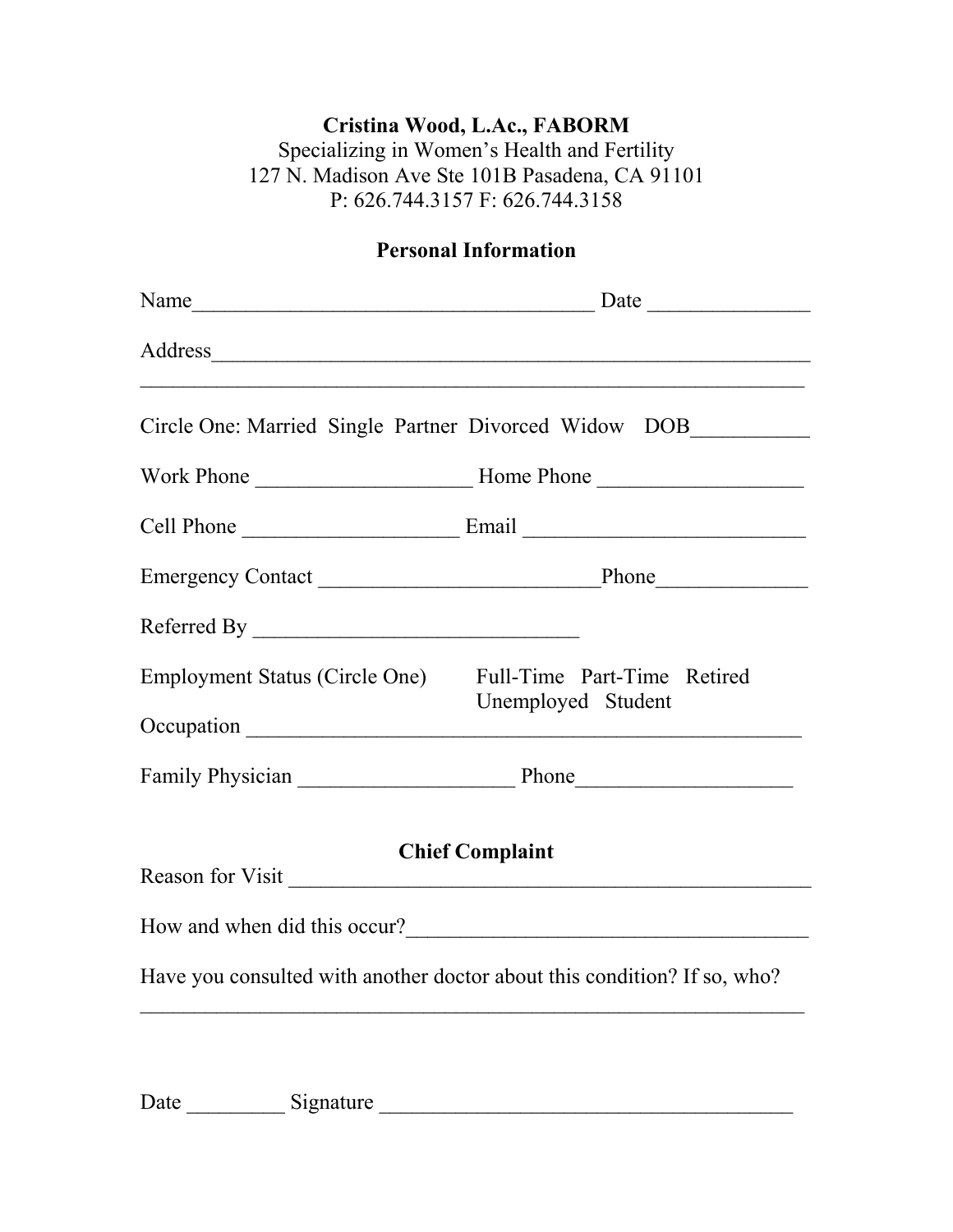Name (Last, First, Middle) Date

 $\mathcal{L}_\text{max}$ 

Age at which menses began Are your periods painful? Yes No How many days do you normally bleed? How heavy is the bleeding? Light Normal \_\_Heavy What color is the blood? \_\_ Light red \_\_ Red \_ Dark red Purple Brown Black Is there clotting? Yes No Does your face break out before or during your period? Yes \_ No Do your breasts become tender premenstrually? Yes No Do you bleed or spot between periods? Yes No Are your menstrual cycles spaced irregularly? Yes \_\_ No How many days are there from one period to the next? Date of last menstrual period Number Years How many pregnancies have you had? How many children have you had? How many abortions have you had? How many miscarriages have you had? How many times has a D  $&$  C been performed? Have you ever had an abnormal pap smear? Yes \_\_ No Have you ever had a cervical biopsy, operation, cauterization or conization? Yes No Have you ever had a venereal disease? \_\_ Yes \_\_ No Do you get yeast infections regularly? \_\_ Yes \_\_ No Have you ever been diagnosed with a chlamydial infection? Yes \_\_ No Do you have chronic vaginal discharge? Yes \_\_ No Have you ever had pelvic inflammatory disease?  $Yes$  No Were you treated for it?  $Yes$  No

How? \_\_\_\_\_\_\_\_\_\_\_\_\_\_\_\_\_\_\_\_\_\_\_ Date of last pap smear Have you ever been diagnosed with uterine fibroids or polyps? \_\_ Yes \_\_ No Have you ever been diagnosed with endometriosis? Yes No Have you been diagnosed with any pelvic abnormalities? Yes No Have you taken any medications for gynecological conditions other than contraceptives? Medication Reason How long  $\frac{1}{2}$  ,  $\frac{1}{2}$  ,  $\frac{1}{2}$  ,  $\frac{1}{2}$  ,  $\frac{1}{2}$  ,  $\frac{1}{2}$  ,  $\frac{1}{2}$  ,  $\frac{1}{2}$  ,  $\frac{1}{2}$  ,  $\frac{1}{2}$  ,  $\frac{1}{2}$  ,  $\frac{1}{2}$  ,  $\frac{1}{2}$  ,  $\frac{1}{2}$  ,  $\frac{1}{2}$  ,  $\frac{1}{2}$  ,  $\frac{1}{2}$  ,  $\frac{1}{2}$  ,  $\frac{1$ \_\_\_\_\_\_\_\_\_\_\_ \_\_\_\_\_\_\_\_\_\_\_ \_\_\_\_\_\_\_\_\_\_ \_\_\_\_\_\_\_\_\_\_\_ \_\_\_\_\_\_\_\_\_\_\_ \_\_\_\_\_\_\_\_\_\_ \_\_\_\_\_\_\_\_\_\_\_ \_\_\_\_\_\_\_\_\_\_\_ \_\_\_\_\_\_\_\_\_\_ \_\_\_\_\_\_\_\_\_\_\_ \_\_\_\_\_\_\_\_\_\_\_ \_\_\_\_\_\_\_\_\_\_  $\overline{\phantom{a}}$  ,  $\overline{\phantom{a}}$  ,  $\overline{\phantom{a}}$  ,  $\overline{\phantom{a}}$  ,  $\overline{\phantom{a}}$  ,  $\overline{\phantom{a}}$  ,  $\overline{\phantom{a}}$  ,  $\overline{\phantom{a}}$  ,  $\overline{\phantom{a}}$  ,  $\overline{\phantom{a}}$  ,  $\overline{\phantom{a}}$  ,  $\overline{\phantom{a}}$  ,  $\overline{\phantom{a}}$  ,  $\overline{\phantom{a}}$  ,  $\overline{\phantom{a}}$  ,  $\overline{\phantom{a}}$  $\frac{1}{2}$  ,  $\frac{1}{2}$  ,  $\frac{1}{2}$  ,  $\frac{1}{2}$  ,  $\frac{1}{2}$  ,  $\frac{1}{2}$  ,  $\frac{1}{2}$  ,  $\frac{1}{2}$  ,  $\frac{1}{2}$  ,  $\frac{1}{2}$  ,  $\frac{1}{2}$  ,  $\frac{1}{2}$  ,  $\frac{1}{2}$  ,  $\frac{1}{2}$  ,  $\frac{1}{2}$  ,  $\frac{1}{2}$  ,  $\frac{1}{2}$  ,  $\frac{1}{2}$  ,  $\frac{1$ Have you cycles changed since they began? Yes No How? Do you ovulate on your own? Yes No On what day of your cycle? Do your breasts get tender at/during ovulation? Yes No Do you get premenstrual low back pain? Yes  $\rm No$ Do you have nay sores on your genitalia? Yes N<sub>o</sub> Have you had fertility treatments? \_\_\_Yes \_\_\_No If yes, when and where?  $\mathcal{L}_\text{max}$  , where  $\mathcal{L}_\text{max}$  is the set of  $\mathcal{L}_\text{max}$ By Whom? What types? Have you taken medication to help you ovulate? Yes No When? How long? Have your fallopian tubes been evaluated medically? \_\_\_\_ Yes \_\_\_ No What were the results? Have you had any tubal operations? Yes  $\overline{N}$ o Have you had any hormone laboratory tests performed? Yes No What were the results?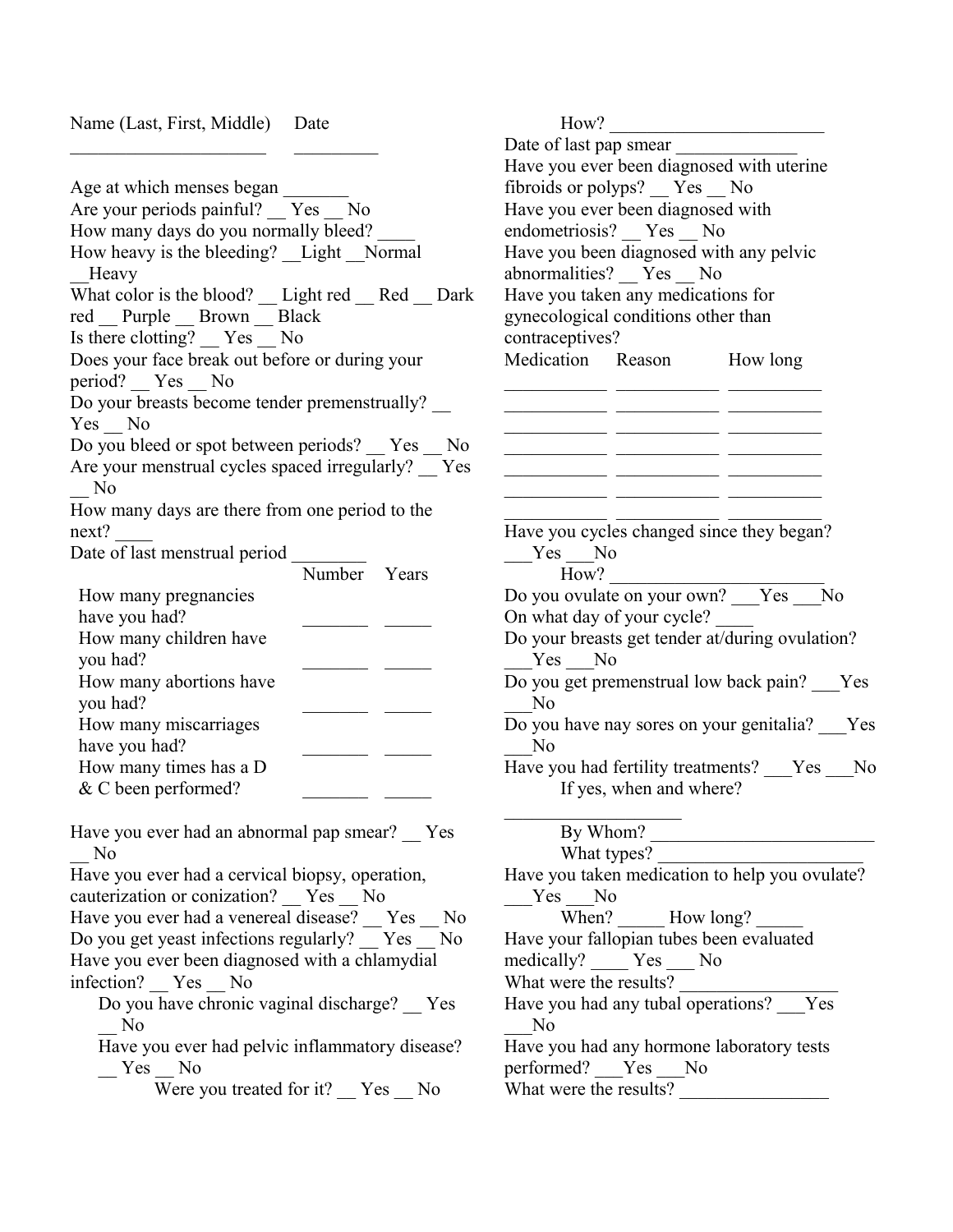Do you have a single partner with whom you are trying to conceive? Yes No How long have you been married or living together? Has he had a fertility workup? Yes No What were the results? Is your partner supportive of your wish to conceive? Yes No Have you taken oral contraceptives? Yes  $\overline{N}$ o When? How long? Have you ever had an IUD?  $\overline{Y}$ es  $\overline{N}$ o When? How long? Have you ever taken DepoProvera? Yes  $\sim$  No When? How long? How long have you been trying to conceive?  $\mathcal{L}_\text{max}$  , where  $\mathcal{L}_\text{max}$  and  $\mathcal{L}_\text{max}$ Have you had a diagnosis relating to infertility? Yes No What was it? Do your bowel movements become loose at the beginning of your period? Yes No How is your sexual energy? Low Normal \_\_ High Do you douche regularly? \_\_\_Yes \_\_\_No With what? Do you use vaginal lubricants? Yes No Are you more than 20% over your ideal body weight? \_\_\_Yes \_\_\_No Are you more than 20% under your ideal body weight? Yes No Do you have a stressful occupation? Yes  $\overline{N}$ o Do you exercise regularly? Yes No Do you have excessive facial hair? Yes No Do you have excessively oily skin? Yes  $\overline{N}$ o Have you experienced excessive loss of head hair? Yes No Have you noticed discharge from your nipples? Yes No Was your mother exposed to diethylstilbestrol (DES) when she was pregnant with you? \_\_\_Yes \_\_\_No

Have you ever been exposed to any known environmental toxins or hormones? \_\_\_Yes

 $\overline{N}$ o

Are you presently taking steroids? Yes No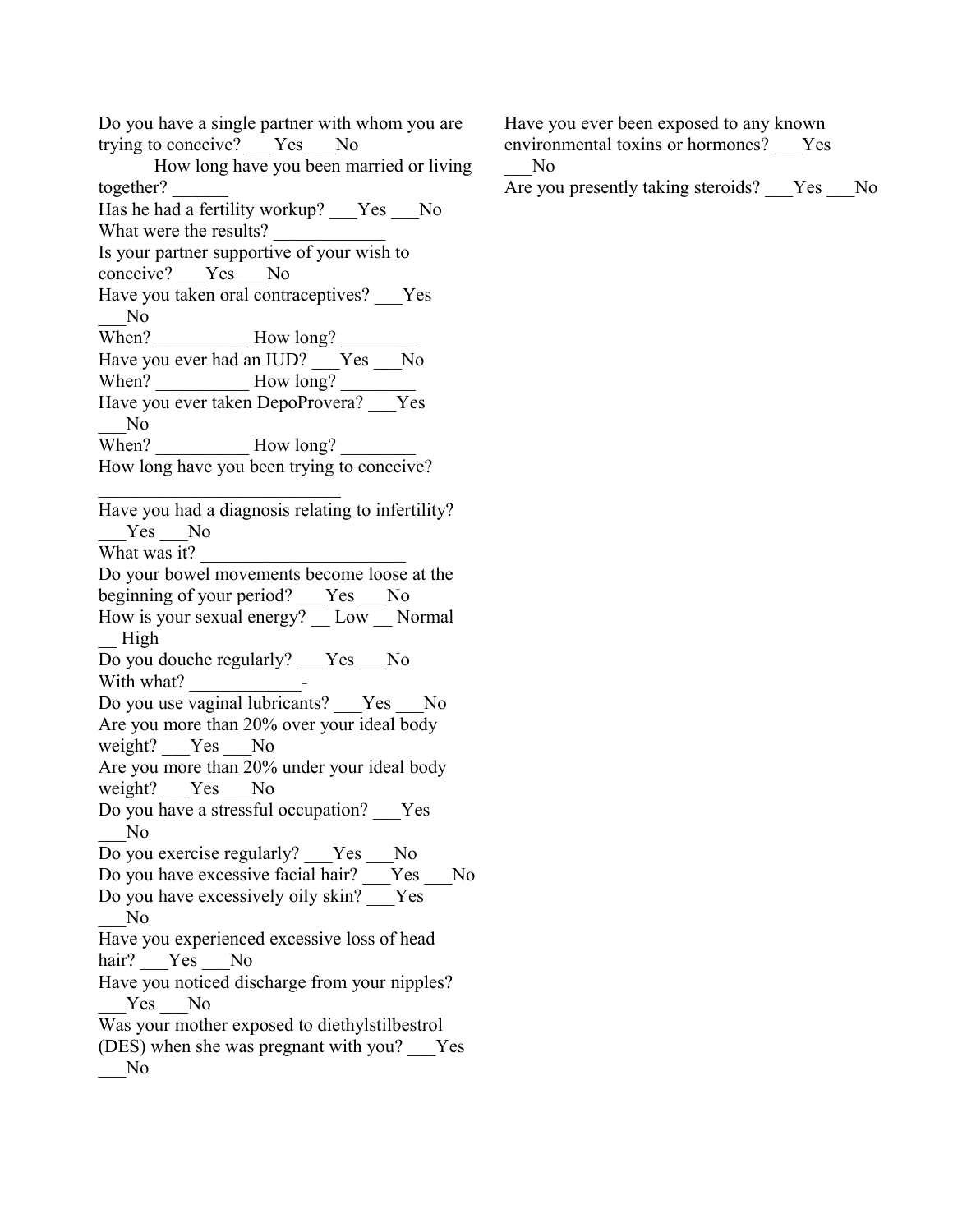| Do you have lower back weakness, soreness, or pain, or knee problems?                | Yes | N <sub>0</sub> |
|--------------------------------------------------------------------------------------|-----|----------------|
| Do you have ringing in your ears or dizziness?                                       | Yes | N <sub>0</sub> |
| Does your hair prematurely gray?                                                     | Yes | N <sub>0</sub> |
| Do you have vaginal dryness?                                                         | Yes | N <sub>0</sub> |
| Is your midcycle fertile cervical mucus scanty or missing?                           | Yes | N <sub>0</sub> |
| Do you have dark circles around or under your eyes?                                  | Yes | N <sub>0</sub> |
| Do you have night sweats?                                                            | Yes | N <sub>0</sub> |
| Are you prone to hot flashes?                                                        | Yes | N <sub>0</sub> |
| Would you describe yourself as afraid a lot?                                         | Yes | N <sub>0</sub> |
| Do you have premenstrual lower back pain?                                            | Yes | N <sub>0</sub> |
| Is your low back sore or weak?                                                       | Yes | N <sub>0</sub> |
| Are your feet cold, especially at night?                                             | Yes | N <sub>0</sub> |
| Are you typically colder than those around you?                                      | Yes | N <sub>0</sub> |
| Is your libido low?                                                                  | Yes | No             |
| Are you often fearful?                                                               | Yes | N <sub>0</sub> |
| Do you wake up at night or early in the morning because you have to                  | Yes | N <sub>0</sub> |
| urinate?<br>Do you urinate frequently, and is the urine diluted and/or profuse?      | Yes | N <sub>0</sub> |
| Do you have early morning loose, urgent stools?                                      | Yes | N <sub>o</sub> |
| Do you have profuse vaginal discharge?                                               | Yes | N <sub>0</sub> |
| Does your menstrual blood tend to be dull in color?                                  | Yes | N <sub>0</sub> |
| Do you feel cold cramps during your period that respond to a heating                 | Yes | N <sub>0</sub> |
| pad?                                                                                 |     |                |
| Are you often fatigued?                                                              | Yes | N <sub>0</sub> |
| Do you have poor appetite?                                                           | Yes | N <sub>0</sub> |
| Is your energy lower after a meal?                                                   | Yes | N <sub>0</sub> |
| Do you feel bloated after eating?                                                    | Yes | N <sub>0</sub> |
| Do you crave sweets?                                                                 | Yes | N <sub>0</sub> |
| Do you have loose stools, abdominal pain, or digestive problems?                     | Yes | N <sub>0</sub> |
| Are your hands and feet cold?                                                        | Yes | N <sub>0</sub> |
| Is your nose cold?                                                                   | Yes | N <sub>0</sub> |
| Are you prone to feeling heavy or sluggish?                                          | Yes | N <sub>0</sub> |
| Are you prone to feeling heaviness or grogginess in the head?                        | Yes | N <sub>0</sub> |
| Do you bruise easily?                                                                | Yes | N <sub>0</sub> |
| Do you think you have poor circulation?                                              | Yes | N <sub>0</sub> |
| Do you have varicose veins?                                                          | Yes | N <sub>0</sub> |
| Are you lacking strength in your arms and legs?                                      | Yes | N <sub>0</sub> |
| Are you lacking in exercise?                                                         | Yes | N <sub>0</sub> |
| Are you prone to worry?                                                              | Yes | N <sub>0</sub> |
| Have you been diagnosed with low blood pressure?                                     | Yes | N <sub>0</sub> |
| Do you sweat a lot without exerting yourself?                                        | Yes | N <sub>0</sub> |
| Do you feel dizzy or light-headed, or have visual changes when you<br>stand up fast? | Yes | N <sub>0</sub> |
| Is your menstruation thin, watery, profuse or pinkish in color?                      | Yes | N <sub>0</sub> |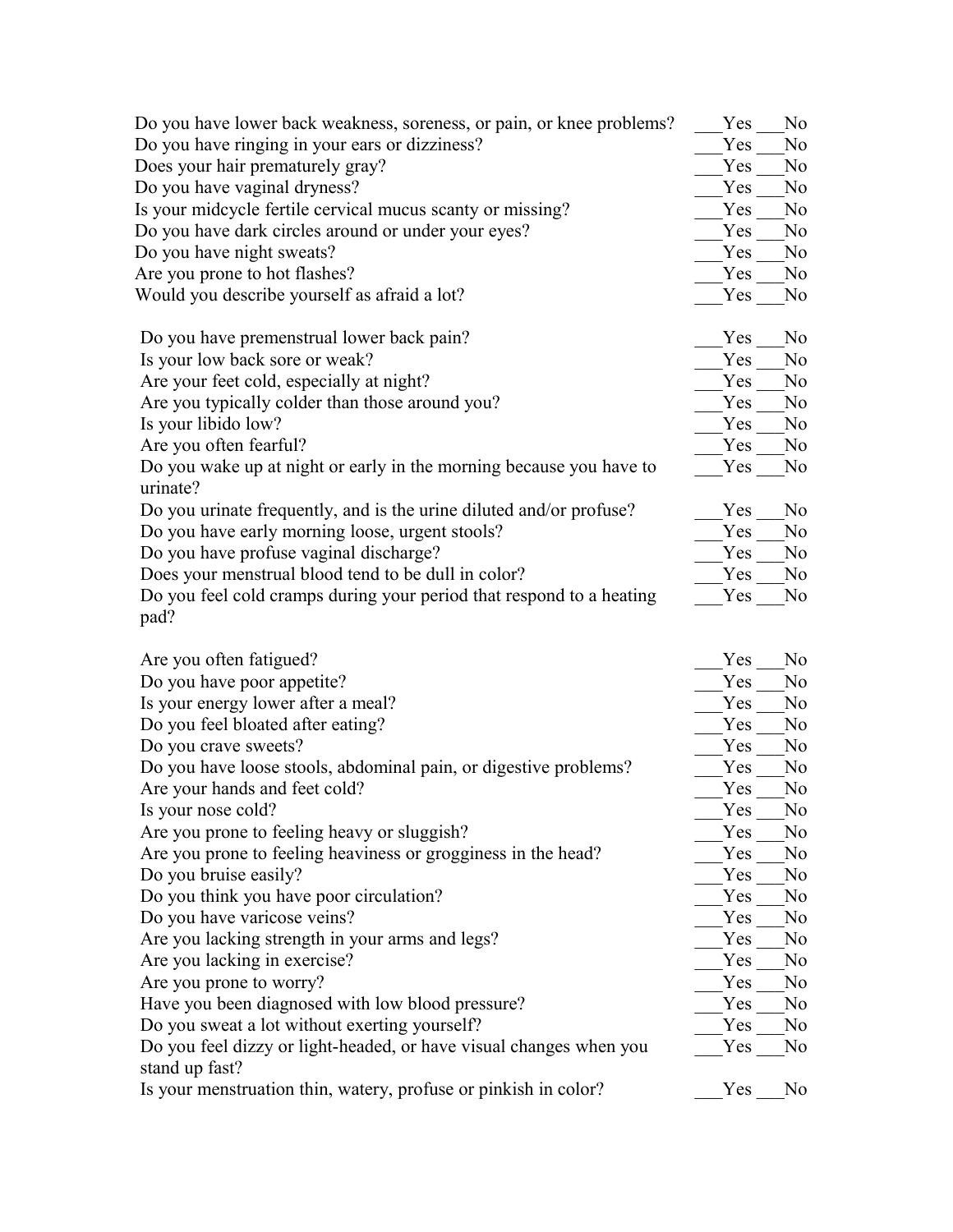| Are you more tired around ovulation or menstruation?                                 | Yes | N <sub>0</sub> |
|--------------------------------------------------------------------------------------|-----|----------------|
| Do you ever spot a few days or more before your period comes?                        | Yes | No             |
| Have you ever been diagnosed with uterine prolapse?                                  | Yes | No             |
| Are your menstrual cramps accompanied by a bearing-down sensation<br>in your uterus? | Yes | N <sub>0</sub> |
| Are you often sick, or do you have allergies?                                        | Yes | N <sub>o</sub> |
| Have you ever been diagnosed with hypothyroid or anemia?                             | Yes | N <sub>0</sub> |
| Do you have hemorrhoids or polyps?                                                   | Yes | N <sub>0</sub> |
| Are your menses scanty and/or late?                                                  | Yes | N <sub>0</sub> |
| Do you have dry, flaky skin?                                                         | Yes | No.            |
| Are you prone to getting chapped lips?                                               | Yes | N <sub>o</sub> |
| Are your fingernails or toenails brittle?                                            | Yes | N <sub>o</sub> |
| Are you losing hair on your head (not in patches, but all over)?                     | Yes | N <sub>o</sub> |
| Is your hair brittle or dry?                                                         | Yes | N <sub>0</sub> |
| Do you have diminished nighttime vision?                                             | Yes | N <sub>0</sub> |
| Do you get dizzy or light-headed around your period?                                 | Yes | N <sub>0</sub> |
| Is your menstrual flow ever brown or black in color?                                 | Yes | N <sub>o</sub> |
| Do you feel midcycle pain around your ovaries?                                       | Yes | N <sub>o</sub> |
| Do you have painful, unmovable breast lumps?                                         | Yes | N <sub>0</sub> |
| Do you experience periodic numbness of your hands and feet<br>(especially at night)? | Yes | N <sub>0</sub> |
| Do you have varicose or spider veins?                                                | Yes | N <sub>o</sub> |
| Do you have red hemangiomas (cherry red spots) on your skin?                         | Yes | N <sub>o</sub> |
| Does your complexion appear dark and "sooty"?                                        | Yes | N <sub>o</sub> |
| Do you have chronic hemorrhoids?                                                     | Yes | N <sub>0</sub> |
| Does your menstrual blood contain clots?                                             | Yes | N <sub>0</sub> |
| Have been diagnosed with endometriosis or uterine fibroids?                          | Yes | N <sub>o</sub> |
| Is your lower abdomen tender to palpation (resisting touch)?                         | Yes | N <sub>0</sub> |
| Can you feel any abnormal lumps in your lower abdomen?                               | Yes | N <sub>0</sub> |
| Do you have any piercing or stabbing menstrual cramps?                               | Yes | N <sub>0</sub> |
| Are the veins beneath your tongue twisty and tortuous?                               | Yes | No             |
| Do you have dark spots in your eyes?                                                 | Yes | No             |
| Have you been diagnosed with any vascular abnormality or blood<br>clotting disorder? | Yes | N <sub>0</sub> |
|                                                                                      |     |                |
| Liver Qi Stagnation (Lv Qi X)<br>Are you prone to emotional depression?              | Yes | No.            |
| Are you prone to anger and/or rage?                                                  | Yes | N <sub>0</sub> |
| Do you become irritable premenstrually?                                              | Yes | No             |
| Do you feel bloated or irritable around ovulation?                                   | Yes | N <sub>0</sub> |
| Doe sit feel as if your ovulation lasts longer than it should?                       | Yes | N <sub>0</sub> |
| Are your breasts sensitive/sore at ovulation?                                        | Yes | N <sub>0</sub> |
|                                                                                      |     |                |

Do you experience nipple pain or discharge from your nipples? The Mo Do you have a lot of premenstrual breast distension or pain? The Mo